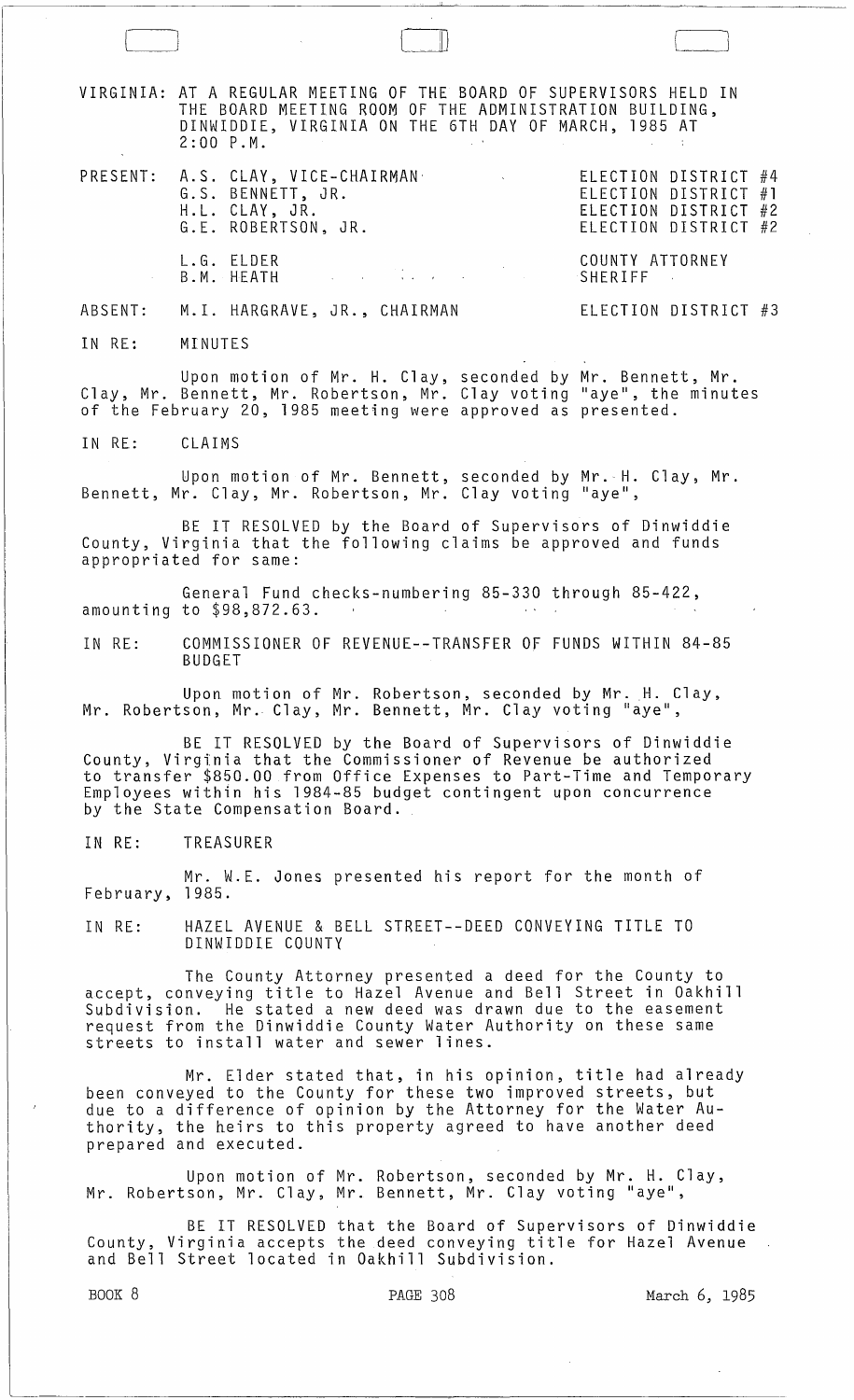## IN RE: ROUTE 672 BRIDGE

Mr. Robertson asked what the status was of the bridge repair over Route 672. Mr. Mac Neblett, Resident Engineer, Virginia Department of Highways and Transportation, indicated that the Department was in the process of contacting the Norfolk & Western Railroad to begin negotiations and he had written a letter urging<br>them to expedite the process.

## IN RE: BUILDING INSPECTOR

Mr. James L. Blaha presented his report for the month of February, 1985.

IN RE: ANIMAL WARDEN

Mr. L.A. Brooks, Jr. presented his report for the month of February, 1985.

IN RE: POULTRY CLAIMS--LEO TERESCHENKO

Upon motion of Mr. Bennett, seconded by Mr. H. Clay, Mr. Bennett, Mr. Clay, Mr. Robertson, Mr. Clay voting "aye", Mr. Leo Tereschenko was awarded: \$17.50 for five chickens; \$46.00 for six chickens and two turkeys; and \$14.00 for four chickens- total \$77.50.

IN RE: LIVESTOCK CLAIM--S.H. SHANDS

Upon motion of Mr. Robertson, seconded by Mr. Bennett, Mr. Robertson, Mr. Bennett, Mr. Clay, Mr. Clay voting "aye", Mr. S.H. Shands was awarded \$147.00 for three hogs.

IN RE: LIVESTOCK CLAIM--DONNIE GREENWAY

Upon motion of Mr. H. Clay, seconded by Mr. Robertson, Mr. Clay, Mr. Robertson, Mr. Bennett, Mr. Clay voting "aye", Mr. Donnie Greenway was awarded \$60.00 for one female milking goat.

IN RE: PETERSBURG-DINWIDDIE CO. AIRPORT & INDUSTRIAL AUTHORITY-- LOAN GUARANTEE FOR HANGAR CONSTRUCTION

Upon motion of Mr. Robertson, seconded by Mr. H. Clay, Mr. Robertson, Mr. Clay, Mr. Bennett, Mr. Clay voting "aye", the following resolution was adopted:

WHEREAS, the Petersburg-Dinwiddie County Airport and Industrial Authority has the need to construct a large hangar capa-<br>ble of housing corporate aircraft; and

WHEREAS, the Airport Authority has limited access to sources necessary to secure such funding; and

WHEREAS, the fees to be derived from the rental of space within the hangar appear to be adequate to justify the request for a loan; and

WHEREAS, the County of Dinwiddie stands to benefit from such a construction project due to the taxes derived from the aircraft to be housed in the hangar;

NOW, THEREFORE BE IT RESOLVED that the Board of Supervisors of Dinwiddie County, Virginia, guarantees the repayment of a loan, in the amount of \$115,000.00 to be used by the Petersburg-Dinwiddie County Airport and Industrial Authority for the construction of a large hangar to be repaid by the Airport Authority as rental fees are collected.

IN RE: VIRGINIA DEPARTMENT OF HIGHWAYS & TRANSPORTATION

Mr. Mac Neblett, Resident Engineer, VDH&T, appeared before the Board to answer any questions they might have.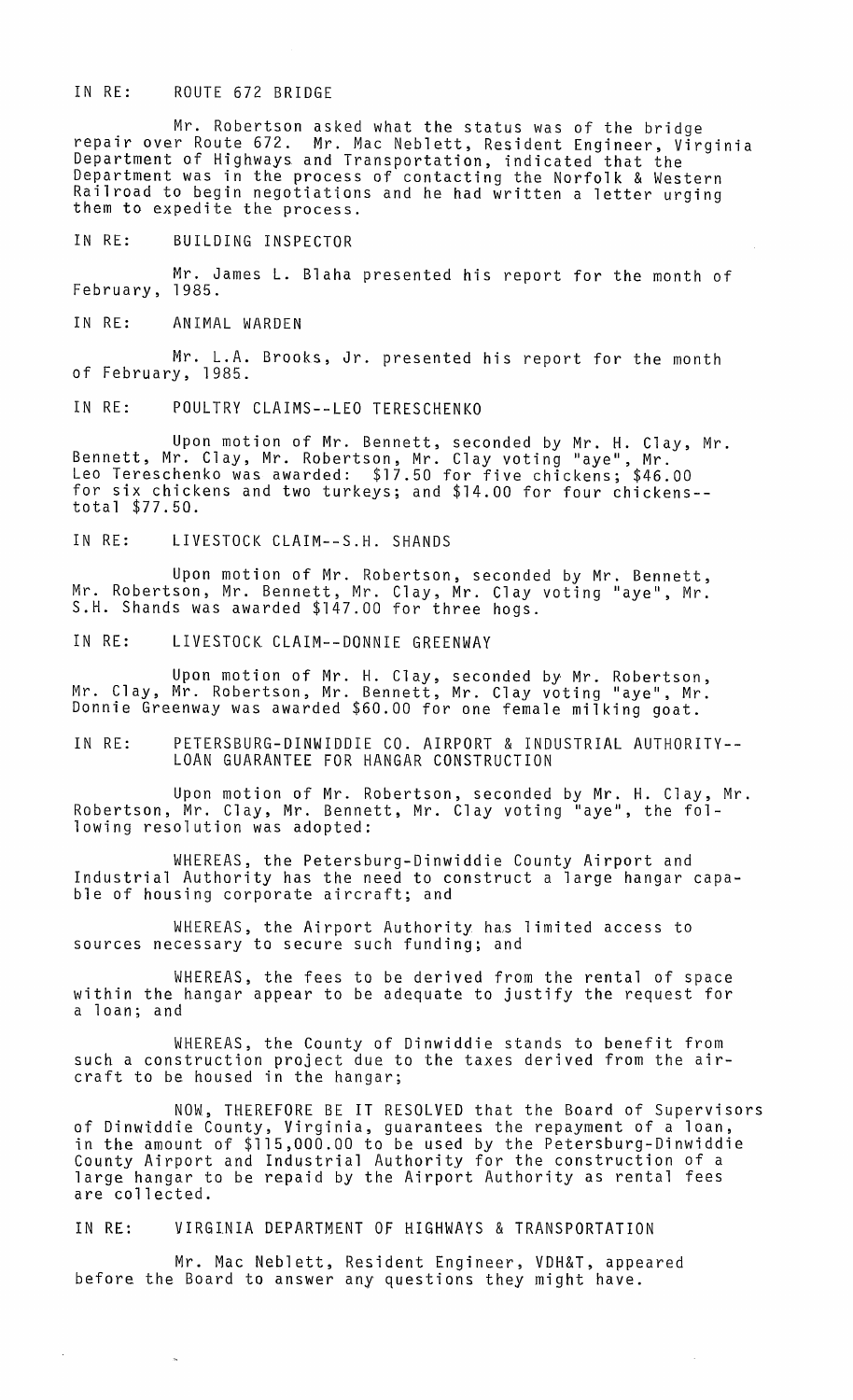1. Mr. Robertson stated that he investigated the intersection of Ritchie Avenue and U.S. #1 and found the problem of misjudging the traffic coming into this intersection as he tried to cross four lanes to get to -Rt. 142 or from Rt. 142 to Ritchie Avenue. He stated he had to stop in the median because there wasn't enough time to cross all four lanes, and it causes a judgment situation on the part of the driver.

II )

Mr. Neblett responded that there is a 45 MPH speed limit but people have a tendency to speed up as they crest the hill coming from the South. He stated a car coming from Ritchie Avenue has to cross four lanes of traffic to get across to Rt. 142 and it is prudent upon the driver to take caution. He stated the site distance is adequate, and although there are problem periods, the traffic does not warrant a signal at this time. Mr. Robertson stated he felt the problem is worse coming From Rt. 142 to get to Ritchie Avenue. He added that the people are more concerned about the near misses.

Mr. Neblett stated his department would continue to monitor the situation.

2. Mr. Bennett asked if the Highway Department looks at the fences along Rt. 460 where they have been cut. He added there is an increasing number of three-wheelers in rural areas and people don't appreciate the paths made onto their property.

Mr. Neblett stated the department has a contract to start fence repair, but they do try to monitor the fence along Rt. 460.

IN RE: ANIMAL WARDEN--AWARD Of CONTRACT FOR NEW TRUCK

Mrs. Wendy W. Quesenberry, Admin. Assistant, presented the following bids received on a new truck for the Animal Warden:

|                        | Owen Ford                                            | Petg. Ford                        | Triangle Dodge                        |
|------------------------|------------------------------------------------------|-----------------------------------|---------------------------------------|
| $F - 250$              |                                                      |                                   |                                       |
| $351 V - 8$<br>8' body | 10,636                                               | 10,649                            |                                       |
| $302 V - 8$            | 10,356                                               | 10,369                            |                                       |
| 300 6 cyl.             | 9,911                                                | 9,924                             |                                       |
| $F - 150$              |                                                      | <b>Contract State</b>             |                                       |
| $351 V - 8$            | $10, 181.45 (8)$ $10, 086 (8)$<br>$10,041.00(6^{+})$ | 9,946(6)                          |                                       |
| $302 V - 8$            | 9,901.45(8')<br>9,761.00(6!)                         | 9,806(8)<br>9,666(6!)             |                                       |
| 300 6 cyl.             | $9,456.45(8^{\circ})$<br>9,316.00(6')                | 9,361(8)<br>9,221(6')             | $10,092$ $(8!)$<br>On Lot (225 motor) |
| Ranger                 |                                                      |                                   |                                       |
| 6 cyl.                 | $9,089$ $(7)$                                        | 8,849(7)                          |                                       |
| 4 cyl.                 | $8,748$ $(6)$<br>8,883(7)                            | 8,643(7)                          | $8,411(6\frac{1}{2})$<br>. On Lot     |
|                        |                                                      | 50 days delivery 45 days delivery |                                       |

She also presented the State contract award held by She also presented the State contract award held by<br>"Ourisman Dodge, Alexandria, Virginia for a 1985 Dodge D-150-131 Sweptline pickup truck. She stated that the State specifications did not call for a spotlight which the Animal Warden indicated he would like to have.

BOOK 8 PAGE 309 March 6, 1985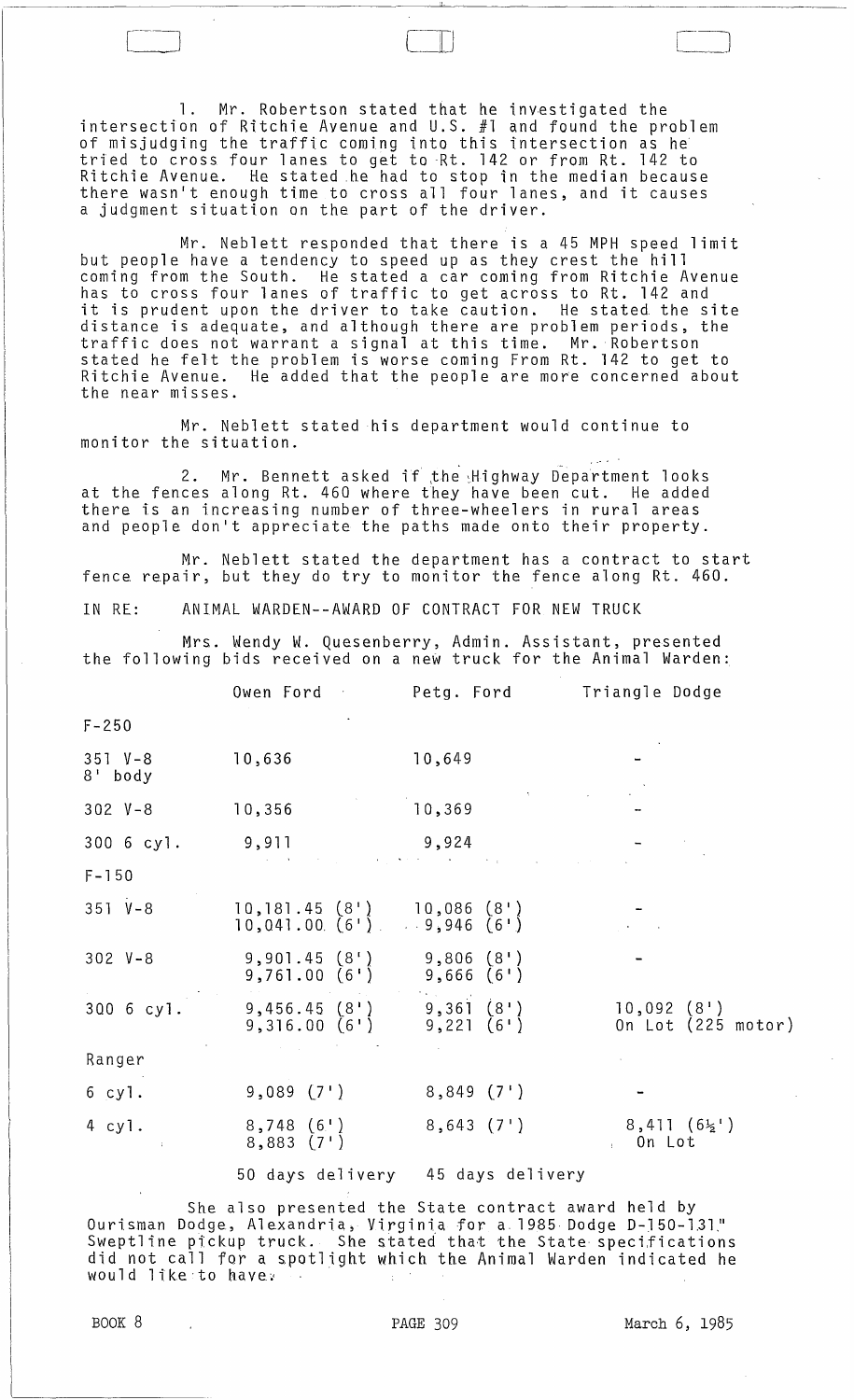Mrs. Quesenberry asked the Animal Warden if he had a preference on the trucks. Mr. L.A. Brooks, Jr. stated that he did not feel the small truck would be adequate.

Mr. A. Clay stated he felt the state contract 'was suitable and was a good price. Mr. Bennett stated the bid lists two radios and asked if either one could be requested or if a radio was needed. Mr. Brooks indicated he did not need a radio.

Mr. H. Clay moved that the State contract award be accepted from Ourisman Dodge for a 1985 0-150, base price \$7164 with the following options:

Air Conditioning - \$568; Cooling - Max. radiator - \$51; Cooler - Aux. transmission - \$49; Engine - V8 318 CID - \$277; Rustproofing - \$195; Springs - rear aux. 360 lb - \$46; Stabilizer bar - front - \$38; Spotlight - \$175; Total Cost \$8,563.

Mr. Robertson seconded the motion. Mr. Clay, Mr. Robertson, Mr. Bennett, Mr. Clay voted "aye".

IN RE: BINGO & RAFFLE PERMIT--ST. JOHNIS CATHOLIC CHURCH

Upon motion of Mr. Robertson, seconded by Mr. H. Clay, Mr. Robertson, Mr. Clay, Mr. Bennett, Mr. Clay voting "aye", the following resolution was adopted:

WHERAS, St. Johnls Catholic Church has made application to the Board of Supervisors for a Bingo and Raffle permit for the calendar year 1985; and

WHEREAS, the Church has paid the \$10.00 fee and meets the requirements of the State Code of Virginia;

NOW THEREFORE BE IT RESOLVED by the Board of Supervisors of Dinwiddie County, Virginia that a Bingo and Raffle Permit be granted to St. John's Catholic Church for the calendar year 1985.

IN RE: DISCUSSION OF THREE-WHEELER PROBLEM

Mr. Bennett stated that the three-wheeler problem is growing, especially in the rural areas. He said an individual had contacted him concerning children riding three-wheelers onto his property and then he was unable to identify who the owner was. He felt a numbering system should be instituted.

Sheriff B.M. Heath stated it was a growing problem for his department also, especially on the weekends in subdivisions.

Mr. Bennett stated he felt the importance of an individual's property should be emphasized. The County Attorney, Mr. L.G. Elder, stated he did not know of any law that would help solve the problem at this time. He would have to research<br>it. He added they had a similar problem with mini-bikes. There it. He added they had a similar problem with mini-bikes. There is a law against trespassing but you have to catch them.

Mr. Bennett asked the County Attorney to investigate the problem further to see what action could be taken, if any, by the Board.

IN RE: EXECUTIVE SESSION

 $\begin{array}{cccccccccc} 1 & \cdots & 1 & \cdots & 1 \end{array}$ 

 $\sigma_{\rm{max}}$  and  $\sigma_{\rm{max}}$ 

Upon motion of Mr. Robertson, seconded by Mr. H. Clay, Mr. Robertson, Mr. Clay, Mr. Bennett, Mr. Clay voting "aye", pursuant to Sec. 2.1-344 (6) of the Virginia Freedom of Information Act, the Board moved into Executive Session at 2:46 P.M. to discuss legal matters. The meeting reconvened into open session at 3:23 P.M.

 $\frac{\partial}{\partial t}$ 

 $\sim$  .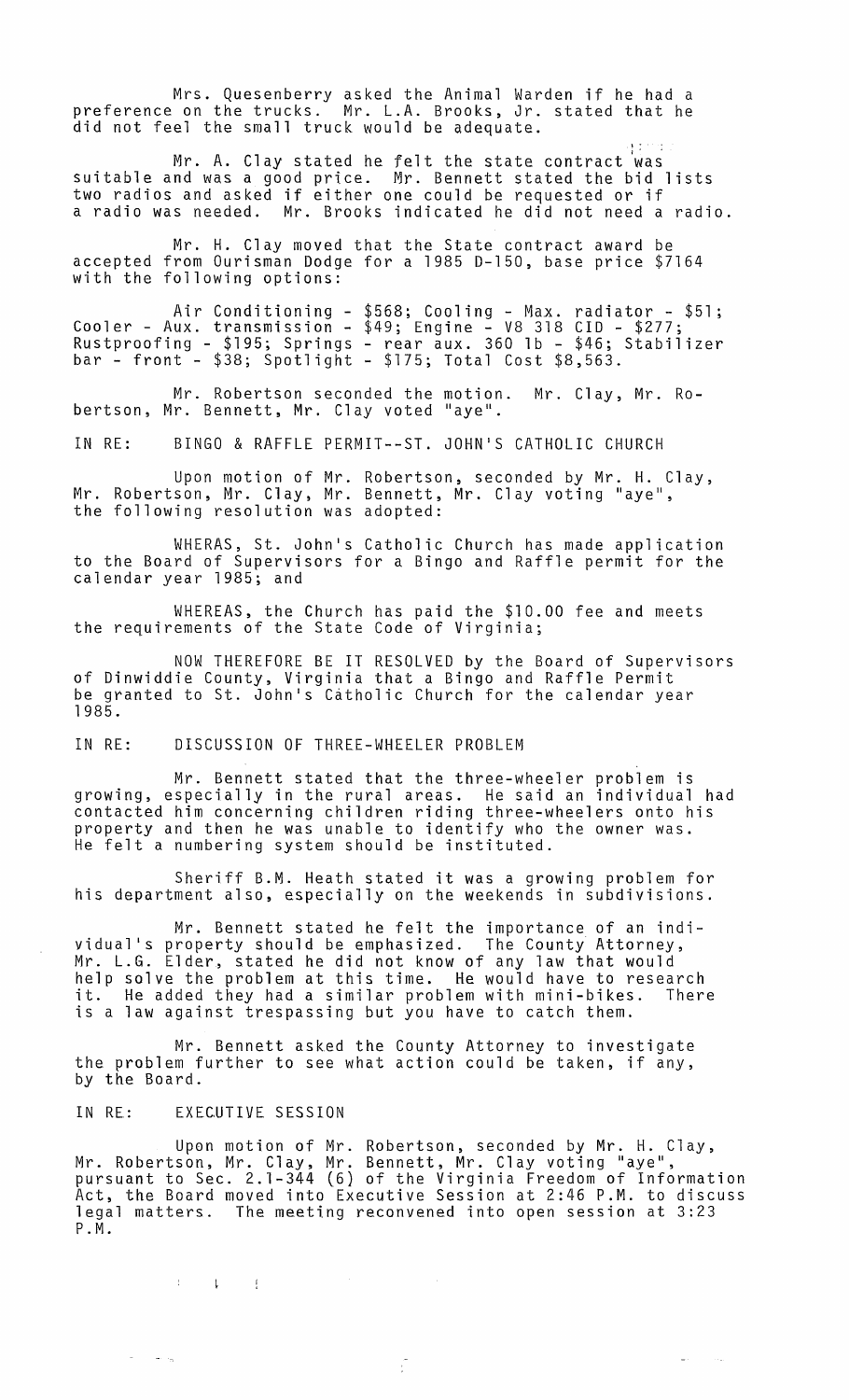IN RE: MEETING DATE TO DISCUSS 1985-86 BUDGETS AND PERSONNEL SYSTEM UPDATE

The Board decided to meet Thursday. March 14, 1985 beginning at 12:00 Noon.to discuss individual 1985~86 budgets and to meet in Executive Session to discuss the update on the Countyls personnel system.

IN RE: RECOGNITION OF DINWIDDIE COUNTY JUNIOR WOMAN1S CLUB

Upon motion of Mr. Robertson, seconded by Mr. H. Clay, Mr. Robertson, Mr. Clay, Mr. Bennett, Mr. Clay voting "aye", the following resolution was adopted:

WHEREAS, the Dinwiddie County Junior Woman1s Club has for 12 years been a part of the General Federation of Women's Clubs, the world's largest women's organization, through the Virginia Federation of Women's Clubs; and

WHEREAS, the Dinwiddie County Junior Woman's Club has for 12 years enhanced the life of the community through its leadership in the arts, education, legislation, health and mental health, philanthropy and conservation; and

WHEREAS, the Board of Supervisors of Dinwiddie County<br>wishes to recognize the distinguished contributions of the Dinwiddie Juniors to this community, the state and the nation, as a part of the GFWC and VFWC;

NOW THEREFORE BE IT RESOLVED that the Board of Supervisors of Dinwiddie County proclaims the 6th day of April, 1985 as official Dinwiddie County Junior Woman1s Club Day and does hereby direct that Connie Shultz, current president of the Club, convey the sincere appreciation of this Board for the accomplishments of the Club during the past 12 years, along with our best wishes for many more years of continued success.

IN RE: INFORMATION PRESENTED TO BOARD

The following material was presented to the Board as information at this meeting.

**1.** Second draft ordinance for cabletelevision.

IN RE: ADJOURNMENT

 $\begin{array}{|c|} \hline \hline \hline \hline \hline \hline \hline \hline \hline \end{array}$ 

Upon motion of Mr. Robertson, seconded by Mr. H. Clay, Mr. Robertson, Mr. Clay, Mr. Bennett, Mr. Clay voting "aye", the meeting was adjourned at 3:39 P.M.

<u>MMA Jorgean</u> CHAIRMAN

ATTEST: WALLANT